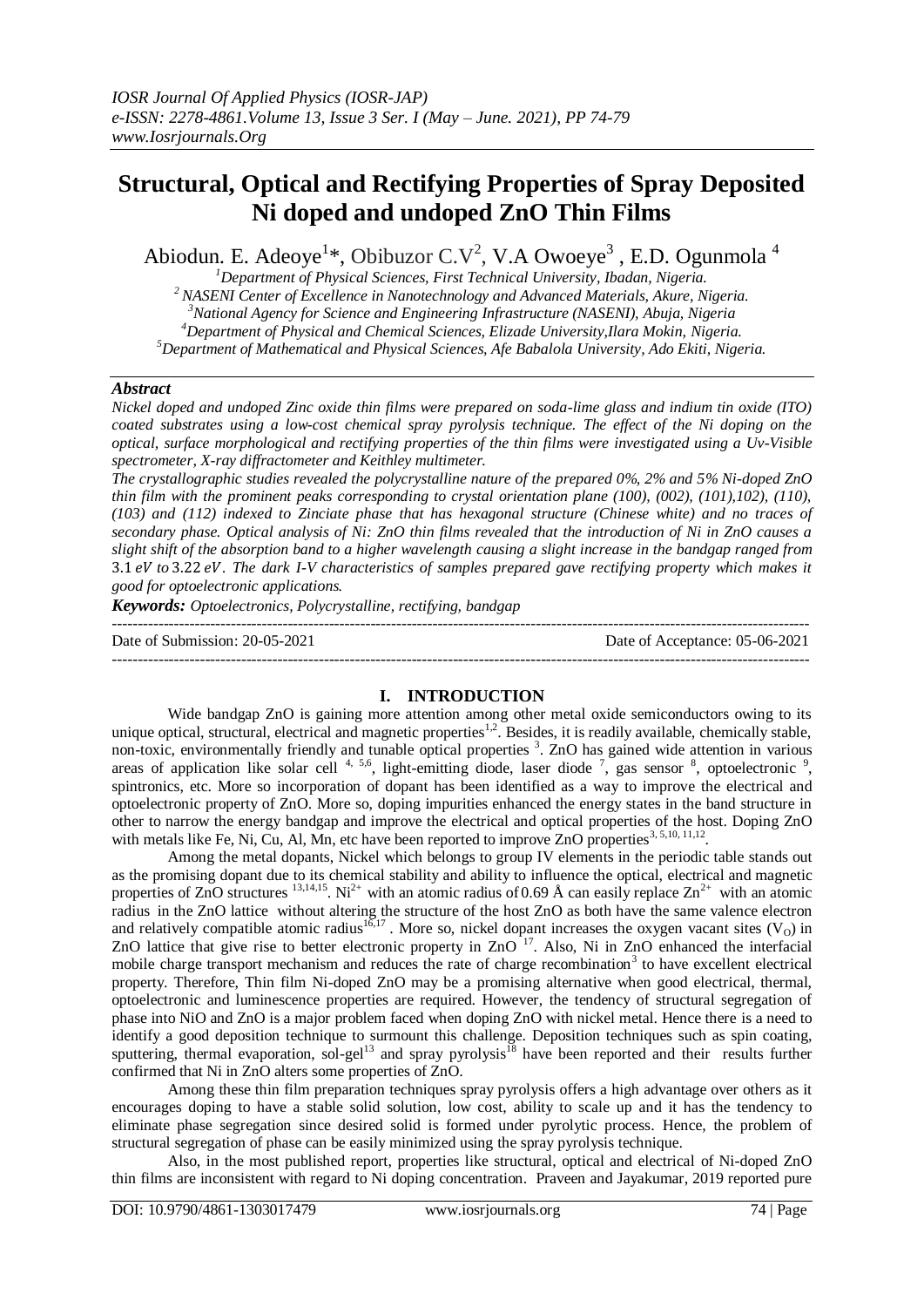hexagonal phase structure for undoped and 2.5%, 5% and 7.5% Ni-doped ZnO. Also, Singh et al. reported a single-phase structure for 2% Ni doping ZnO and mixed-phase of ZnO and NiO as the concentration increases from 4% upward for Ni-doped nanoparticle prepared by solution combustion technique <sup>18</sup>.

Furthermore, Rajeh et. al., (2016) reported that Ni doping does not affect the crystal growth plane of ZnO for thin film of Ni-doped ZnO prepared by spray pyrolysis<sup>19</sup> .

Moreso, Harpreetpal et al. reported a decrease in optical bandgap from 3.80 to 3.54 eV with the introduction of 2%  $Ni^{2+}$  and further decreased to 3.08 eV as  $Ni^{2+}$  dopant concentration increases from 2 to 4%. However, as the concentration of  $Ni^{2+}$  dopant is further increased to 6%, the bandgap increases from 3.80 to  $3.96 \text{ eV}^{20}$ 

Furthermore, Yildiz et al, 2011 reported a decrease in electrical conductivity as the concentration of Ni dopant in ZnO increases. They observed that increasing the Ni dopant causes the surface trap density to increase which causes decrease in the electrical conductivity, rather  $Ni^{2+}$  which is a good metal is expected to improve the electrical conductivity and decrease the electrical resistivity of ZnO as  $Ni^{2+}$  substituting  $Zn^{2+}$  site and there is no possibility lattice distortion since they both have relatively ionic radius  $2<sup>1</sup>$ 

More so, little or no result was published on the effect of Ni dopant on the dark current-voltage characteristics of ZnO thin film owning to the fact that it is important properties that is use to determine diode parameters (saturation currents, [series resistance,](https://sinovoltaics.com/learning-center/basics/series-resistance/) [shunt resistance,](https://sinovoltaics.com/learning-center/basics/shunt-resistance/) and diode factor) that dictate the performance of any electronic devices, hence; in this study, we have reported the optical, crystallographic structural and dark I-V characteristics of Ni-doped and undoped ZnO thin film prepared by low-cost spray pyrolysis.

#### **II. MATERIAL AND METHODS**

Prior to the sample preparation, the substrates (soda lime glass and ITO coated glass) were cleaned by washing with detergent, rinsed with distilled water, ultrasonically decreased in methanol, ethanol and isopropanol and dried in the vacuum oven. Analytical graded Nickel acetate  $(Ni(CH_3COO)_2.3H_2O)$  and zinc acetate  $(Zn(CH_3COO)_2.2H_2O)$  were used to prepared in equal molarity of nickel acetate and zinc acetate precursors. To have the desired films the precursor solution was mixed such that the dopant nickel acetate was 0%, 2% and 5% by volume of the host zinc acetate. The solutions were stirred for 30 minutes before spraying onto clean substrates placed on hot plate with temperature (350  $\pm$  10) °C. Also, deposition parameters such as carrier gas flow rate, nozzle – substrate distance and pressure were optimized to have good quality thin films. The chemical equation of prepared Ni: ZnO thin film is represented in equation (1):

$$
Ni(CH_3COO)_2.3H_2O + Zn(CH_3COO)_2.2H_2O \xrightarrow{\Delta H} Ni: ZnO + 2NH_4 + +6CO_2 + 3CH_4 + 2H_2 + H_2O
$$
 (1)

Prepared samples were characterized by GBC Emma X-ray diffractometer and the SHIMADZU UV-3600UV-VIS spectrophotometer for crystallographic structural and optical analysis respectively. Also, the I-V characteristics of the film prepared on ITO coated glass were measured in dark at room temperature using the two-point probe attached with Keithley source meter (2400 series). The silver paste was used as the contact electrode on ITO and deposited Ni-doped ZnO layers.

#### **III. RESULTS**

The x-ray diffractograms of the prepared 0%, 2% and 5% Ni-doped ZnO thin films are depicted in figure 1.



**Figure 1:** x-ray diffractograms of the prepared Ni-doped and undoped ZnO thin film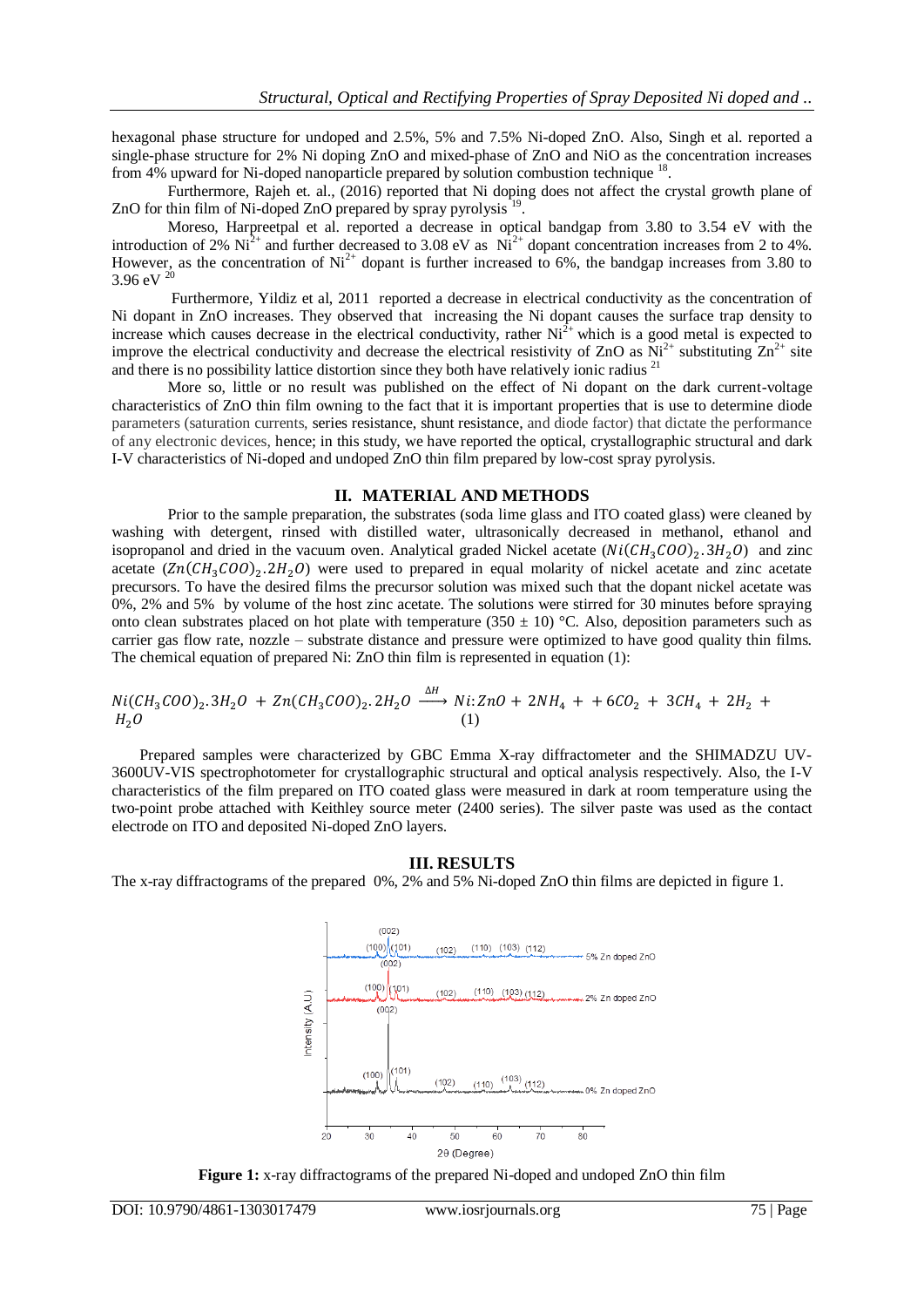Figure 2 (a) shows the spectra of the optical transmittance for the prepared 0%, 2% and 5% Ni-doped ZnO films. Figure 2(b) present the Plots of  $(\alpha h v)^2$  against  $(hv)$  to evaluate direct energy bandgap of the prepared films by extrapolation of the straight part to the  $(hv)$  axis



**Figure 2** (a) Optical Transmittance and (b) Energy Bandgap plots of the prepared Thin films

To investigate the rectifying property of the prepared 0%, 2% and 5% Ni-doped ZnO/ITO thin, Ag metal contact was selectively made on ITO and ZnO layers of thin films. The current-voltage characteristics of ITO/ZnO/Ag structures with different Ni doping concentrations are studied under (dark condition) reverse bias conditions. Figure 3 shows the current-voltage characteristics of 0%, 2% and 5% Ni-doped ZnO/ITO thin films in dark and measured at room temperature (300 K).



**Figure 3.** I-V characteristics of the prepared Thin Films

# **IV. DISCUSSION**

The presence of significant peaks in the XRD of the prepared thin films indicates the polycrystalline nature of the prepared film. The introduction of Ni dopant in ZnO shows no significant phase shift. However, the most prominent peaks decrease and slightly broadened as Ni<sup>2+</sup> increases in ZnO while peaks slightly increase with the increase in Ni in ZnO. The prominent peaks at diffraction angle  $31.770^0$ ,  $34.422^0$ ,  $36.253^0$ , 47.537<sup>0</sup> 56.603<sup>0</sup>, 62.864<sup>0</sup> and 67.963<sup>0</sup> corresponds to crystal orientation plane (100), (002), (101),102), (110),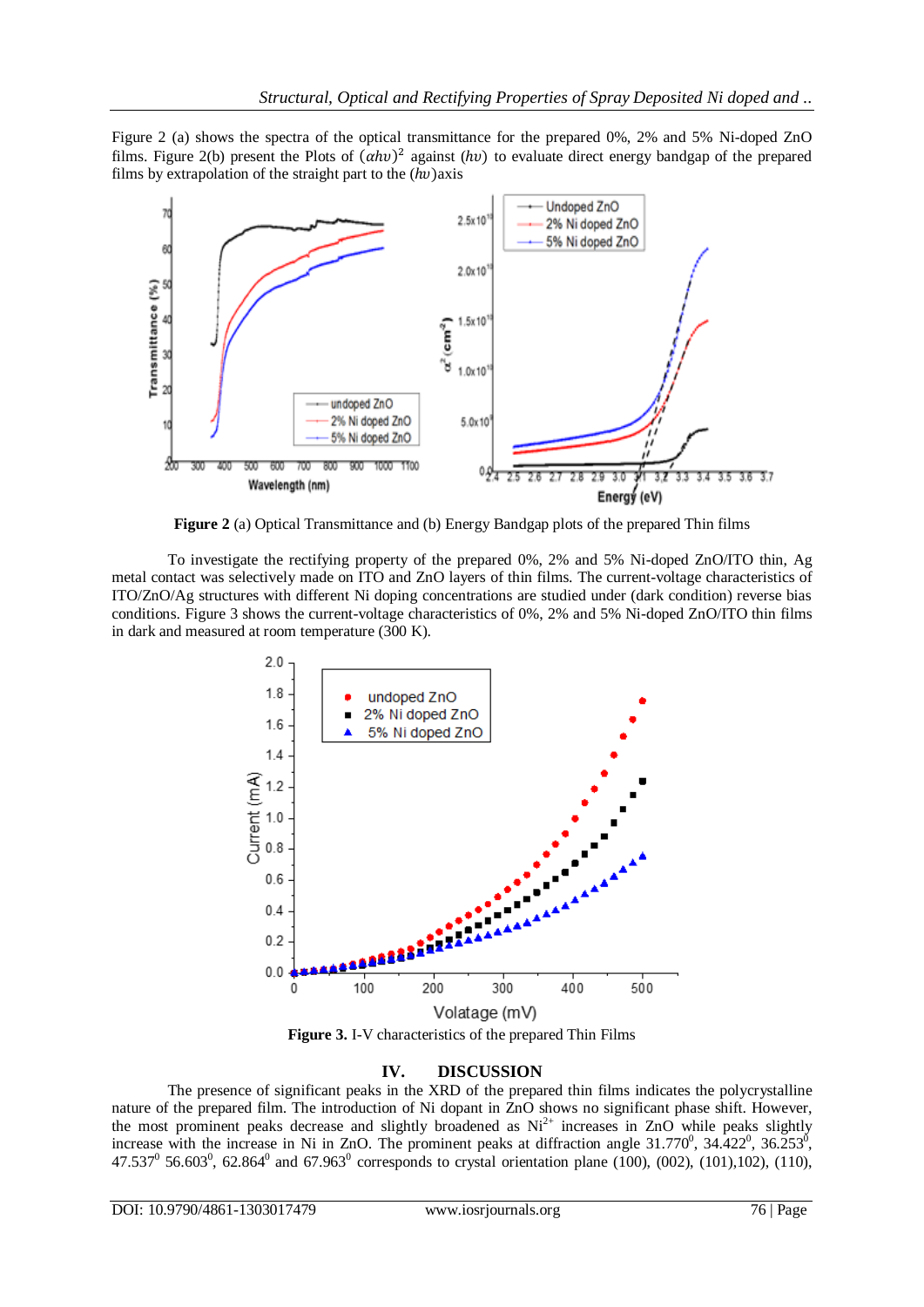(103) and (112) which is indexed to Zinciate phase that has hexagonal structure (Chinese white) having lattice parameter  $a = 3.2417$  Å and  $c = 5.1876$  Å according to JCPDS with card number 00-036-1451.<sup>22</sup>

Also, no other secondary phases were observed. This suggests that  $Ni^{2+}$  perfectly substitutes the  $Zn^{2+}$  lattice site in the ZnO sites in forming a solid solution of Ni:ZnO. A similar effect had been reported by several authors<sup>2, 5,</sup> <sup>6,23</sup>. The pure phase obtained further confirmed that the spray pyrolysis technique and the deposition parameters are suitable for preparing doped ZnO thin film.

The crystal size of the deposited thin films was determined using Debye-Scherrer's equation <sup>24,25</sup>

$$
D = \frac{\kappa \lambda}{\beta \cos \theta} \tag{3}
$$

Where, D is the crystal size,  $\lambda$  is the wavelength (1.5406 Å for CuK $\alpha$ ),  $\beta$  is the full width at half maximum (FWHM) and  $K = 0.94$ .

The crystal decreases with an increase in  $Ni<sup>2+</sup>$  in the ZnO host from 37nm- 32 nm. The Ni dopant affect the microstructure of the crystals during crystal growth which causes the deceases and broadened of the (101) orientation plane leading to decrease in crystal size. Moreover, the reduction in crystalline size is expected since  $Ni^{2+}$  with smaller ionic radii of (0.69 Å) perfectly substituted  $Zn^{2+}$  with larger ionic radii of 0.74 Å site in ZnO crystal site causing residual strain on the crystal  $^{19, 20}$ 

The spectra of the optical transmittance for the prepared Ni- doped ZnO and undoped films reveal that the prepared films have higher transmission within the ultraviolet-visible region of the electromagnetic spectrum. The optical transmission of decreases continuously in the visible region with increasing Zn dopant from 2% to 5%. More so, a slight shift of the absorption edge towards a longer wavelength (red shift) was observed as Ni dopant increases from 2% to 5% in ZnO thin film figure 2(a). The gradual decrease with increasing Ni dopant agrees with the results reported Ghosh et al.,  $2008^{23}$ . The optical bandgap of the films was obtained using the Tauc's formula. 26, 27

$$
\alpha(hv) = A(hv - E_a)^n
$$

Where,  $E_a$  is the bandgap, A is a photon energy independent parameter, hv is the photon energy, n is a factor which determines the type transition, ZnO is a direct bandgap semiconductor, therefore, band structure for Nidoped ZnO is determined by considering  $n = 2$  and  $\frac{1}{2}$  for direct allowed and indirect allowed transition respectively.  $\alpha$  is the absorption coefficient, given by equation <sup>28</sup>

$$
\alpha = \frac{1}{t} \ln \left( \frac{1}{T} \right)
$$

Where, t is the film thickness and *T* is the optical transmittance. The bandgap slightly decreased from 3.22 eV to 3.11 eV as Ni dopant increases in ZnO. The decrease in the bandgap of the prepared Zn doped ZnO films may be due to structural defects experienced by ZnO host lattice as Ni ion substitute Zn site resulting in a decrease in crystal size that caused to small red shift observed and a slight decrease in energy bandgap. The decrease in the bandgap of the film with the addition of Ni dopant may have occurred due to the sp-d exchange interactions between the band electrons and the localized d electrons of the Nickel transition metal ion.<sup>29, 30,31</sup>

Figure 4 represents the schematic energy band diagram of ZnO and Ni-doped ZnO. The valence and conduction bandgap due to interaction in Ni-doped ZnO associated energy bandgap narrowing. However, valence band edge is dominated by O 2p orbitals and conduction band edge is dominated by Zn 4s and Ni 3d while, in  $Ni<sup>2+</sup>$ doped compounds, valence band edge is dominated by Zn 4s and Ni 3d in contrast to ZnO. The sp-d exchange originates in Ni doped compounds due to the contribution of  $Ni<sup>2+</sup>$  3d electrons to the conduction band. The Nidoped ZnO extends the possibility of ZnO bandgap tailoring for applications in the Ultraviolet to Visible region.



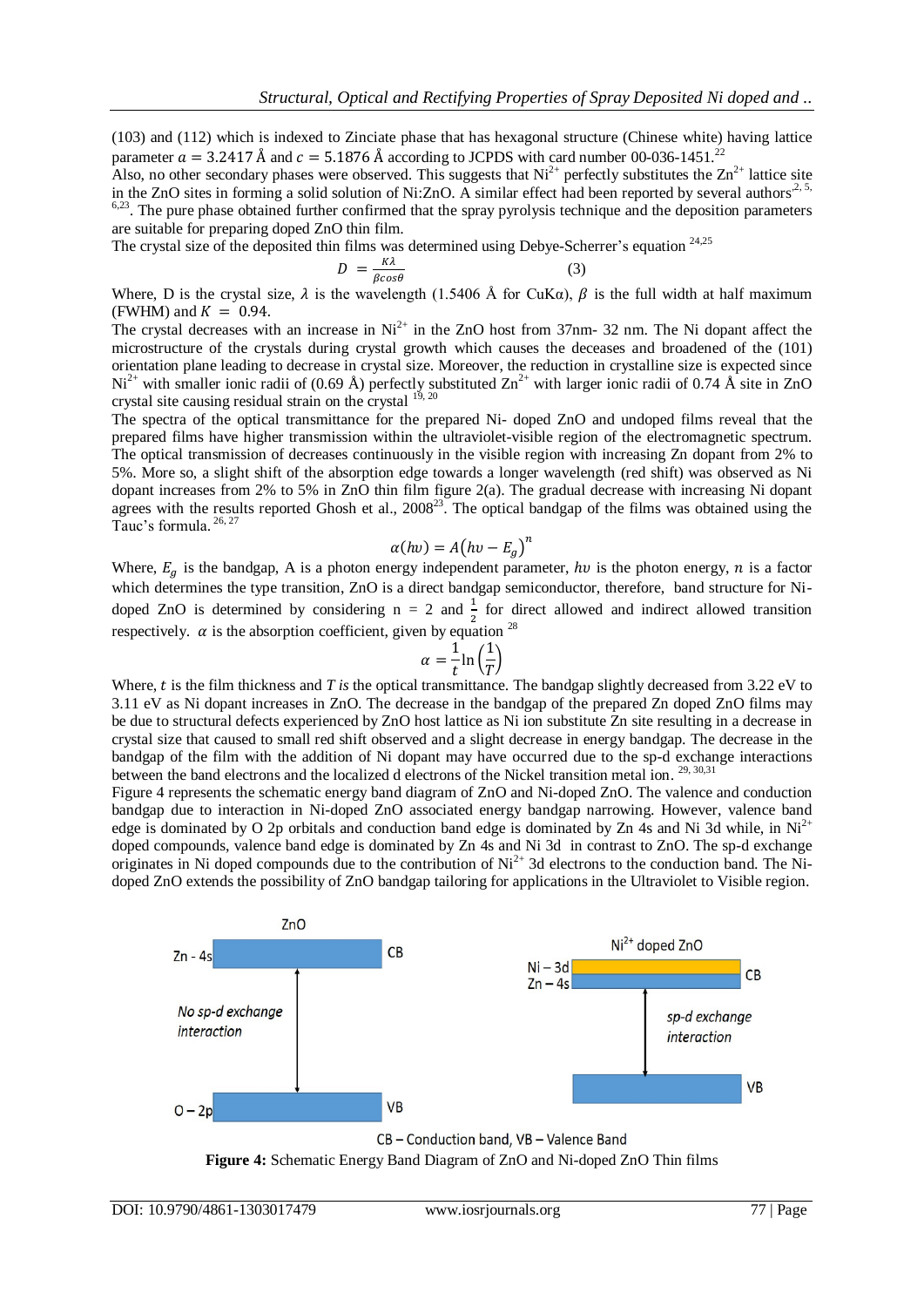The rectifying nature of current-voltage characteristics of the fabricated structures indicates the existence of a barrier between the interface of ITO and ZnO thin film

The rectifying properties of samples can be expressed by the Shockley diode equation  $24, 32$ .

$$
I = I_0 \left[ \exp\left(\frac{eV}{n\kappa T}\right) - 1 \right] \tag{5}
$$

Where, I<sub>O</sub> is the reverse saturation current, *e* is the electronic charge, *n* is the ideality factor, k is Boltzmann's constant and  $T$  is the absolute temperature.

The rectifying nature of the prepared ZnO samples slightly improves with the presence of Ni dopant in the ZnO host. The presence of  $Ni<sup>2+</sup>$  impurities of the material gave agood response to the rectifying characteristics needed for possible optoelectronics device application.

#### **V. CONCLUSION**

Low cost spray pyrolysis was used to prepared 0%, 2% and 5% Ni-doped thin films, the compositional, morphological and optical analysis of the prepared films reveal that the crystal size of the film decreases with an increase in Zn dopant in the ZnO which enhanced the optical behaviors and exhibit energy bandgap ranging between 3.22 - 3.11 eV. Hence;  $Ni^{2+}$  impurities in ZnO thin film gave good rectifying characteristics for possible optoelectronic device applications.

#### **REFERENCES**

- [1]. Tseng S. F. Investigation of post-annealing aluminum-doped zinc oxide (AZO) thin films by a graphene-based heater, Applied Surface Science.2018;448:163-167
- [2]. Boryło P., Matus K., Lukaszkowicz K., Kubacki J., Balin K., Basiaga M., Szindler M., Mikuła J., The influence of atomic layer deposition process temperature on ZnO thin film structure, Applied Surface Science. 2019;474:177-186.
- [3]. Reddy I.N., Reddy C.V., Sreedhar A., Shim J., Cho M., Yoo K., Kim D. Structural, optical, and bifunctional applications: Supercapacitor and photoelectrochemical water splitting of Ni-doped ZnO nanostructures, Journal of Electroanalytical Chemistry. 2018;828:124-136.
- [4]. Lee S.J., Kim S., Lim D.C., Kim D.H., Nahm S., Han S.H., Inverted bulk-heterojunction polymer solar cells using a sputterdeposited Al-doped ZnO electron transport layer, Journal of Alloys and Compounds. 2019;777:717-722.
- [5]. Eom T., Park J.E., Park S.Y., Park J.H., Bweupe J., Lim D., Influence of Post-Heat Treatment of ZnO: Al Transparent Electrode for Copper Indium Gallium Selenide Thin Film Solar Cell, Journal of nanoscience and nanotechnology. 2018; 18: 6532-6535.
- [6]. [Younus Ali](https://www.sciencedirect.com/science/article/pii/S2405844020304333#!) M. [Khan](https://www.sciencedirect.com/science/article/pii/S2405844020304333#!) M.K.R. [TanveerKarim](https://www.sciencedirect.com/science/article/pii/S2405844020304333#!) A.M.M. [MoziburRahman](https://www.sciencedirect.com/science/article/pii/S2405844020304333#!) M. [Kamruzzaman](https://www.sciencedirect.com/science/article/pii/S2405844020304333#!) M. Effect of Ni doping on structure, morphology and opto-transport properties of spray pyrolised ZnO nano-fiber Heliyon, 2020; 6(3): e03588.
- [7]. Liu C., Zapien J.A., Yao Y., Meng X., Lee C.S., Fan S., Lifshitz Y., Lee S.T. High‐Density, ordered ultraviolet light‐emitting ZnO nanowire arrays, Advanced materials. 2003; 15: 838-841.
- [8]. Nimbalkar A.R., Patil M.G. Synthesis of highly selective and sensitive Cu-doped ZnO thin film sensor for detection of H2S gas. Materials Science in Semiconductor Processing. 2017;71:332-341.
- [9]. Bandaru N., Panda E., Annealing induced transformation and enhancement in the electronic defect states of Al doped ZnO films and their correlation with the optoelectronic properties, Journal of Alloys and Compounds, 2019;789: 573-587.
- [10]. Shah N S, Khan J A, Sayed M, Khan Z U H, Rizwan A D, Muhammad N, Boczkaj G, Murtaza B, Imran M and Khan H M Solar light driven degradation of norfloxacin using as-synthesized Bi3+ and Fe2+ co-doped ZnO with the addition of HSO5−: toxicities and degradation pathways investigation, Chemical Engineering Journal, 2018; 351: 841-855.
- [11]. Ahmad M, Ahmed E, Ahmed W, Elhissi A, Hong Z, Khalid N Enhancing visible light responsive photocatalytic activity by decorating Mn-doped ZnO nanoparticles on graphene, Ceramics International, 2014; 40: 10085-10097.
- [12]. Osali S, Esfahani H, Dabir F and Tajaslan P Structural and electro-optical properties of electrospun Cu-Doped ZnO thin films, Solid State Sciences. 2019; 98: 106038.
- [13]. Fabbiyola S, Sailaja V, Kennedy L J, Bououdina M, and Vijaya J J. Optical and magnetic properties of Ni-doped ZnO nanoparticles, Journal of Alloys and Compounds. 2017; 694: 522-531.
- [14]. Praveen E and Jayakumar K Investigations on structural, optical and ferromagnetic properties of Ni-doped ZnO nanotwins, Materials Science in Semiconductor Processing. 2019;102: 104609.
- [15]. Ahmed F, Arshi N, Anwar M, Lee S H, Byon E S, Lyu N J and Koo B H Effect of Ni substitution on structural, morphological and magnetic properties of Zn1-xNixO nanorods, Current Applied Physics. 2012; 12: S174-S177.
- [16]. H. Zhao, Z.W., Tay, B.K., Chen, J.S., et al. Large Magnetic Moment Observed in Co-Doped ZnO Nanoclusters-Assembled Thin Films at Room Temperature. Appl Phys Lett. 2007; 90(15)
- [17]. Shirage P M, Rana A K, Kumar Y, Sen S, Leonardi S and Neri G Sr-and Ni-doping in ZnO nanorods synthesized by a simple wet chemical method as excellent materials for CO and CO 2 gas sensing, RSC Advances. 2016; 6: 82733-82742.
- [18]. Harpreetpal Singh, Vijay Kumar, H. C. Jeon, T. W. Kang, Sunil Kumar, (2017) Structural, optical and electrical properties of Nidoped ZnO nanostructures synthesized by solution combustion method, J Mater Sci: Mater Electron. 2018; 29:1327–1332
- [19]. Praveen E., Jayakumar K. Investigations on structural, optical and ferromagnetic properties of Ni-doped ZnO nanotwins Materials Science in Semiconductor Processing. 2019; 102: 104609
- [20]. Harpreetpal Singh, Vijay Kumar, H. C. Jeon, T. W. Kang, Sunil Kumar, Structural, optical and electrical properties of Ni-doped ZnO nanostructures synthesized by solution combustion method J Mater Sci: Mater Electron. 2018; 29:1327–1332
- [21]. F Yildiz A. Kayhan B. Yurduguzel B. Rambu A. P. Iacomi F. Simon S. Ni doping effect on electrical conductivity of ZnO nanocrystalline thin films, J Mater Sci: Mater Electron. 2011; 22:1473–1478
- [22]. McMurdie, H., Morris, M., Evans, E., Paretzkin, B., Wong-Ng, W., Ettlinger, L., Hubbard, C., Powder Diffraction.1986; 1: 76
- [23]. S. Ghosh, P. Srivastava, B. Pandey, M. Saurav, P. Bharadwaj. Study of ZnO and Ni-doped ZnO synthesized by atom beam sputtering technique Appl. Phys. Mater. Sci. Process. 2008; 90:765-769
- [24]. B. D. Cullity and S. R. Stock, Elements of X-ray Diffraction. Prentice hall New Jersey. 2001.
- [25]. Adeoye A. E., Ajenifuja E., Alayande S.O., Ogunmola E. D., and Fasasi A. Y. Effect of Zn doping concentration on optical and photovoltaic performance properties of Zn-PbS Thin Film Solar Cell SN Applied Sciences. 2020; 2:1560,